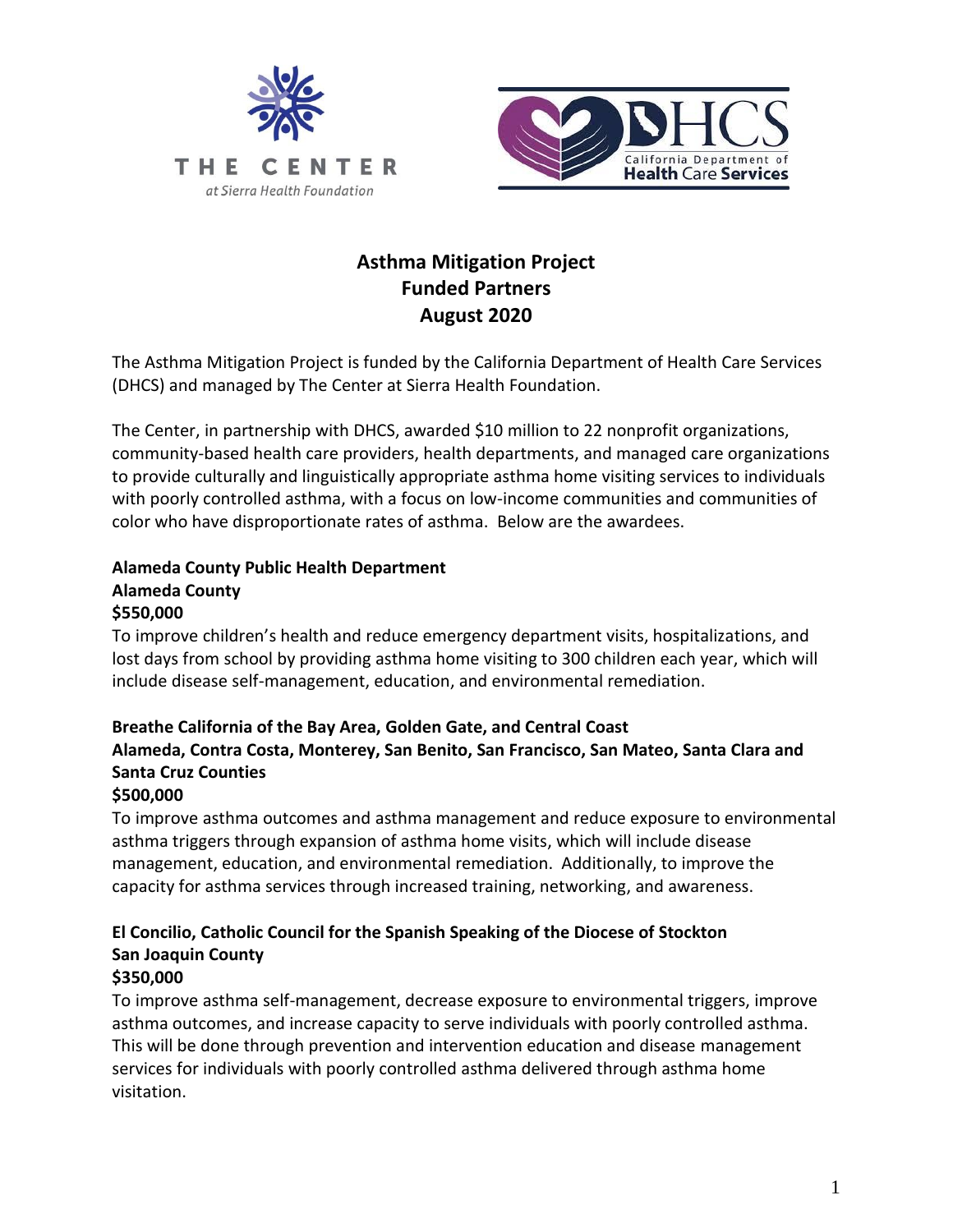### **Central California Asthma Collaborative**

# **Fresno, Kern, Kings, Madera and Tulare Counties**

\$550,000

To reduce emergencies associated with high-risk asthma patients through asthma home visitor services to low-income, predominately Hispanic, and African American Medi-Cal patients, which will include disease management, education, and environmental remediation.

# **Comite Civico del Valle, Inc. Imperial County**

#### **\$500,000**

To improve asthma outcomes through a collaborative asthma home visitation program with an environmental focus to serve 90 individuals of all ages who suffer with uncontrolled asthma in the Imperial Valley. Services will include disease management, education, and environmental trigger mitigation.

## **Community Action Partnership of Kern**

#### **Kern County \$500,000**

To reduce emergencies associated with high-risk asthma patients by providing asthma home visitor services to low-income, Hispanic, and African American Medi-Cal patients. Services will include disease management, education, and environmental remediation.

# **Contra Costa Health Services Contra Costa County**

#### **\$527,558**

To improve asthma outcomes by providing in-home asthma services to Medi-Cal patients throughout the county, which will include disease management, education, and environmental remediation.

#### **El Sol Neighborhood Educational Center San Bernardino County \$500,000**

To increase knowledge and change attitudes regarding asthma, create positive behavioral change in asthma prevention and management, decrease exposure to environmental triggers, reduce emergency room visits, and improve asthma outcomes through a community-driven, culturally, and linguistically relevant asthma prevention and management program. Services will include disease management, education, and environmental remediation.

#### **Esperanza Community Housing Corporation Los Angeles County \$500,000**

To decrease preventable asthma-related emergency room use and improve asthma outcomes in low-income communities of South Los Angeles through in-home assessments, which will include disease management, education, and environmental remediation.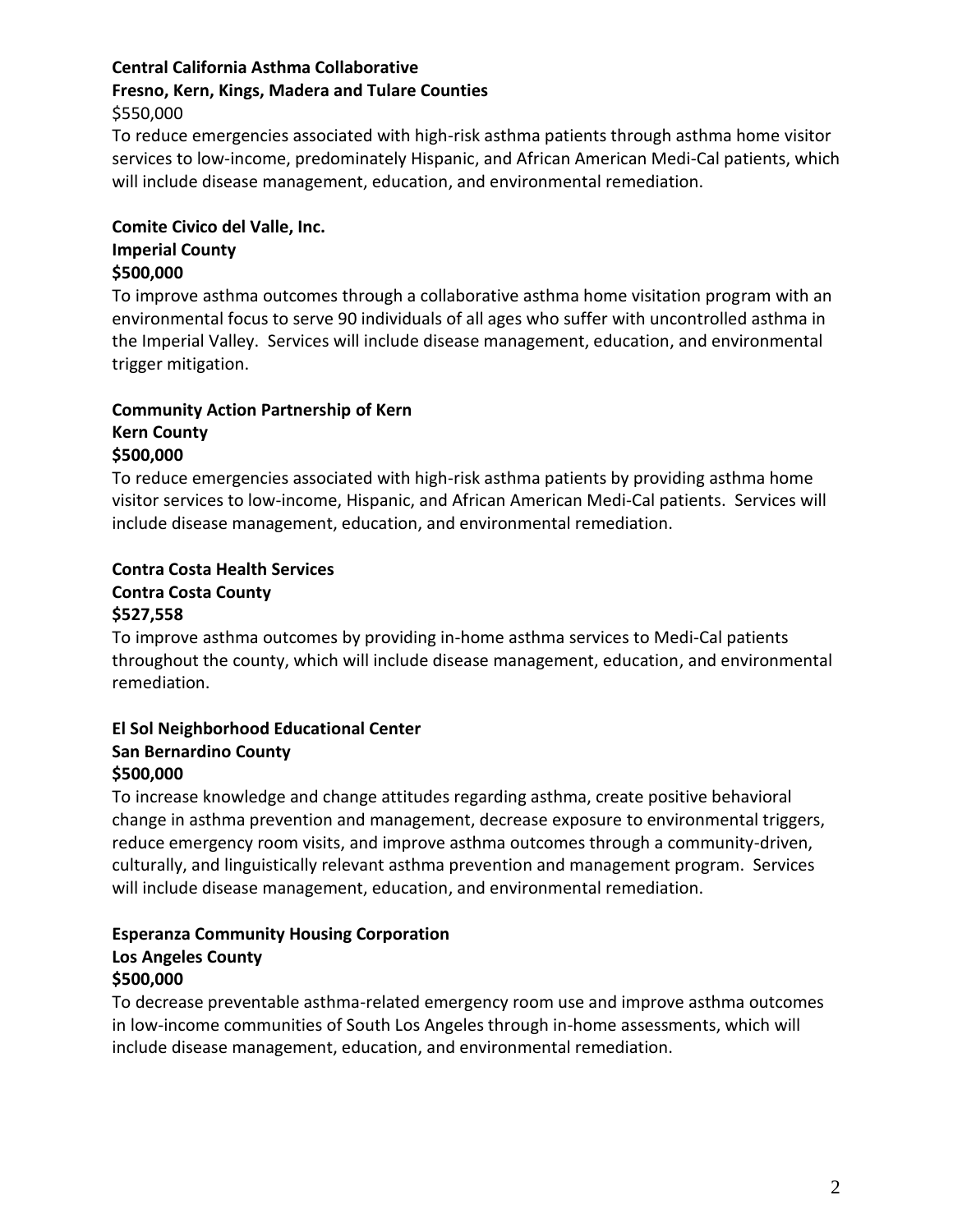#### **La Maestra Family Clinic, Inc. San Diego County \$500,000**

To expand access to asthma home visitor services, which will include disease management, education, and environmental remediation, to help low-income children and adults in San Diego County better manage their moderate to severe asthma.

### **LifeLong Medical Care Contra Costa County \$500,000**

To improve asthma outcomes by recruiting, training, and deploying Health Promoters in west Contra Costa County to provide asthma home visitor services, which will include disease management, education, and environmental remediation for low-income residents of communities highly impacted by health disparities.

#### **Juddah Project Sacramento County**

## **\$150,000**

To decrease asthma-related emergency room visits, hospitalization, and death among African American at-risk children by conducting home visits, which will include disease management, education, and environmental remediation.

# **Little Manila Foundation**

#### **San Joaquin County \$250,000**

To improve asthma outcomes among families of color with poorly controlled asthma through the expansion of a Community Health Worker model, provide home visits by trusted members of the community, which will include disease management, education, and environmental remediation.

# **Mercy Foundation – Bakersfield**

#### **Kern County \$250,000**

To improve outcomes of low-income individuals, particularly Medi-Cal beneficiaries, with poorly controlled asthma through home-based assessments, which will include disease management, education, and environmental remediation with Community Health Workers who have established trust and relationship with the community. Also will coordinate with medical homes.

#### **Mutual Assistance Network of Del Paso Heights Sacramento County \$300,000**

To improve asthma outcomes by expanding targeted and pre-existing efforts in disproportionately impacted areas to provide asthma screening and assessments to all families engaged in home visitation, case management, and parenting workshops, which will include disease management, education, and environmental remediation.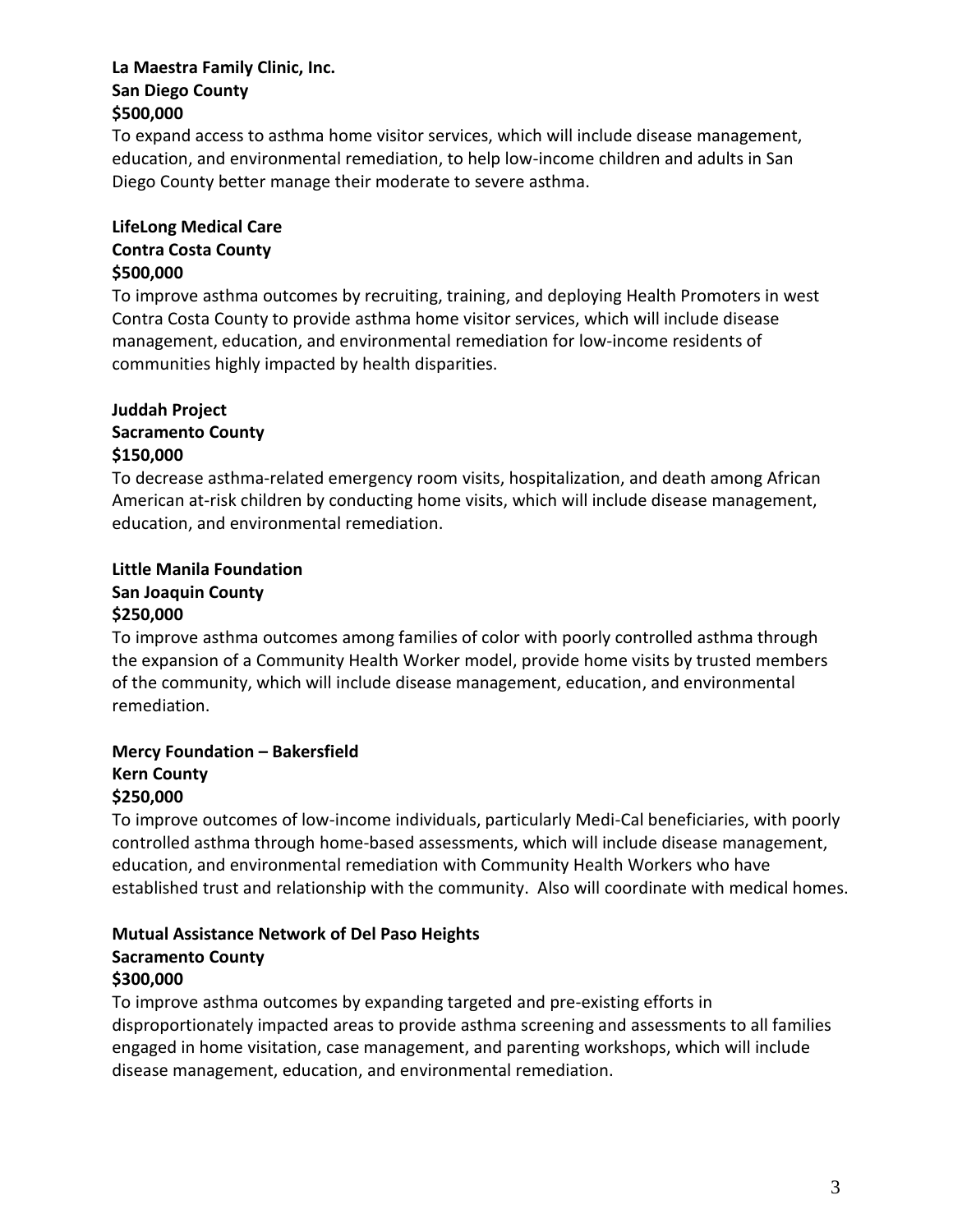#### **Roots Community Health Center Alameda County \$500,000**

To improve asthma outcomes for African American families disproportionately impacted by asthma through an African-centered model of prevention and treatment. Will provide case management for adults and children diagnosed with asthma, integrating best practices for improving asthma outcomes, which will include disease management, education, and environmental remediation.

## **San Mateo County Family Health Services**

#### **San Mateo County \$500,000**

To improve asthma outcomes by implementing an asthma home visiting program with the Home Visiting Pediatrics team, which will include disease management, education, and environmental remediation.

#### **Santa Barbara Neighborhood Clinics Santa Barbara County \$500,000**

To improve asthma outcomes for low-income, uninsured, underinsured, Medi-Cal insured, medically underserved, and undocumented children, adults, and families who are primarily Spanish speaking, Hispanic/Latino people of color with poorly controlled asthma in south Santa Barbara County. Will include asthma home visiting services, including education, environmental trigger mitigation, and disease management services.

# **Santa Rosa Community Health Centers (SRCHC)**

# **Sonoma County**

### **\$500,000**

To improve asthma outcomes by leveraging SRCHC's strong primary care infrastructure to identify patients with poorly controlled asthma and develop an effective model for delivering home visiting tightly integrated in primary care. Will include disease management, education, and environmental remediation.

## **Sigma Beta XI, Inc.**

## **San Bernardino and Riverside Counties \$500,000**

To improve asthma health outcomes of communities of color by providing community-based asthma home visiting services to 150 families a year. This will include education and environmental trigger mitigation for households with children with poorly controlled asthma by utilizing Community Health Workers as trusted messengers. Services will include disease management, education, and environmental remediation.

## **Vision y Compromiso**

## **Kern, Madera and Riverside Counties \$572,442**

To improve asthma outcomes among Latino families severely impacted by asthma through home-based education, which will include disease management, education, and environmental remediation.